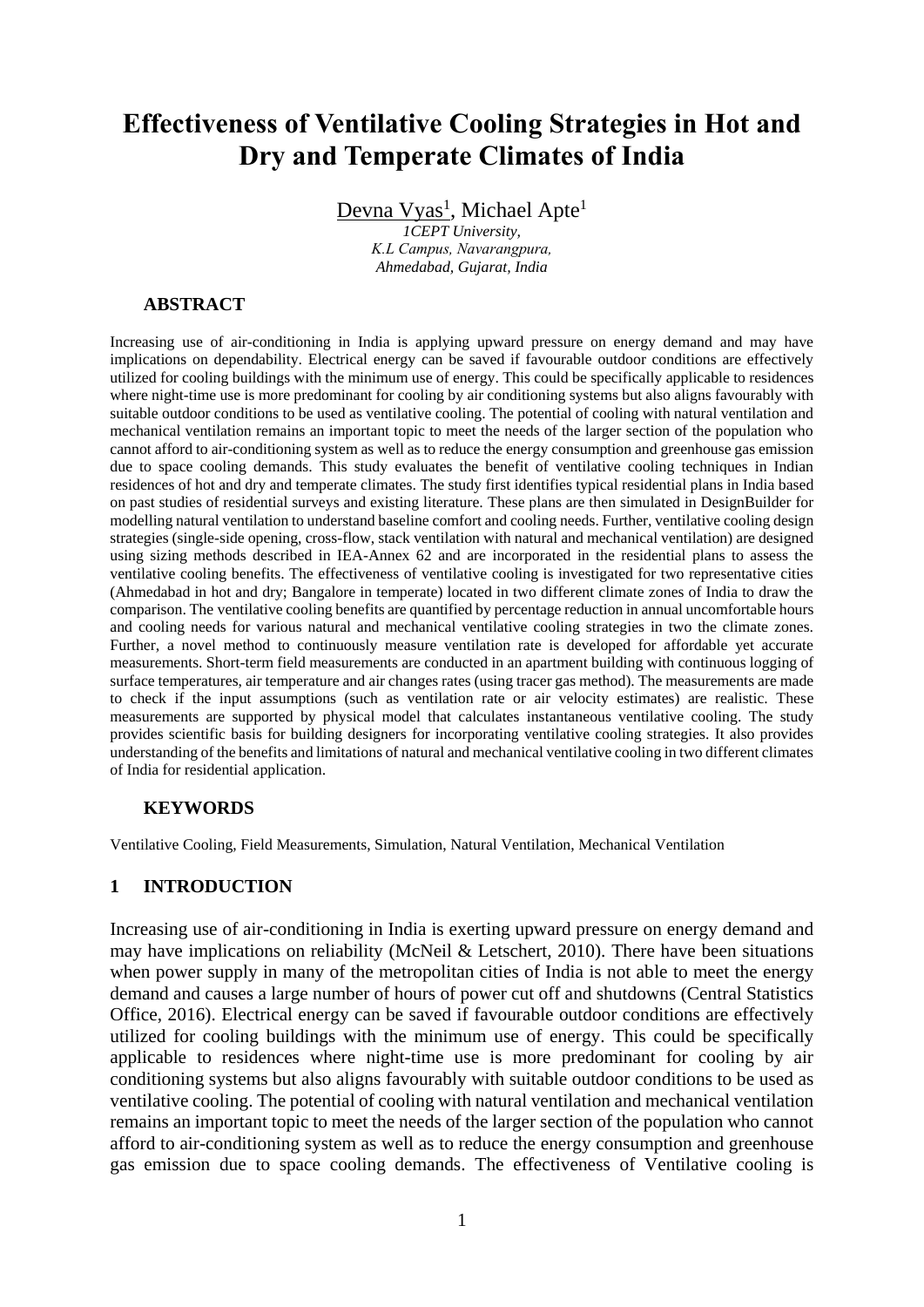dependent on the availability of suitable ambient conditions to provide cooling to the space and the comfort requirements.

# **2 LITERATURE REVIEW**

Literature provides extensive guidance on theory, design and examples of ventilative cooling strategies (Axley, Emmerich, Dols, & Walton, 2002; Heiselberg, 2002; Jicha & Charvat, 2007; Kolokotroni & Heiselberg, 2015). Salcido et.al conducted an extensive literature review of the past work (1996-2016) on mixed-mode ventilation (Salcido, Raheem, & Issa, 2016). As shown in Figure 1, the study also documents percentage of energy saving potential by optimized window operation in mixed-mode buildings for various climate zones.



Figure 1: Overview of Research Methodology

Image Source: (Salcido et al., 2016)

Albadra and Lo (Albadra & Lo, 2014) performed short-term environmental monitoring and dynamic energy modeling of selected naturally ventilated domestic buildings in Lebanon and Jordan. Their initial results showed that computer modeling overestimates ventilation rates through windows with Venetian shutters. Aflaki et.al (Aflaki, Mahyuddin, & Baharum, 2016) demonstrated that the ventilation can vary a lot based on orientation and height. Both of these studies highlight the importance of field measurements of ventilation rates in buildings to avoid overestimation of ventilative cooling. Endurthy (Endurthy, 2011) studied in detail on how thermal mass can be coupled with night ventilation to maximize cooling benefits in the building and estimated about 12-13% reduction in electricity use can be achieved through night ventilation in Arizona.

Only a few studies have attempted to study free cooling benefits in buildings in India. Two studies have demonstrate good potential of free cooling and night purge in a commercial building in a temperate climate of Pune (Iddon & ParasuRaman, 2015; Thambidurai, Krishnamohan, Rajagopal, & Velraj, 2015). However, these studies looked at the potential of free cooling in a representative office building with air conditioning systems. Further, the study focused on a demonstration in a favorable climate and did not assess the benefits of different ventilative cooling strategies in the building.

Gradillas (Gradillas, 2015) studied the benefits of natural ventilative cooling in an 3 m by 3 m by 3 m cube located in Bhuj, Gujarat using DesignBuilder for single-side and cross ventilation strategies. However, the results are expected to be quite different for a complex residential building. Thomas (Thomas & Thomas, 2014) states that the significant energy savings potential can be achieved if the apartments in India are designed as per natural ventilation guidelines and principles mentioned in national building codes (NBC). While it provided suggestions on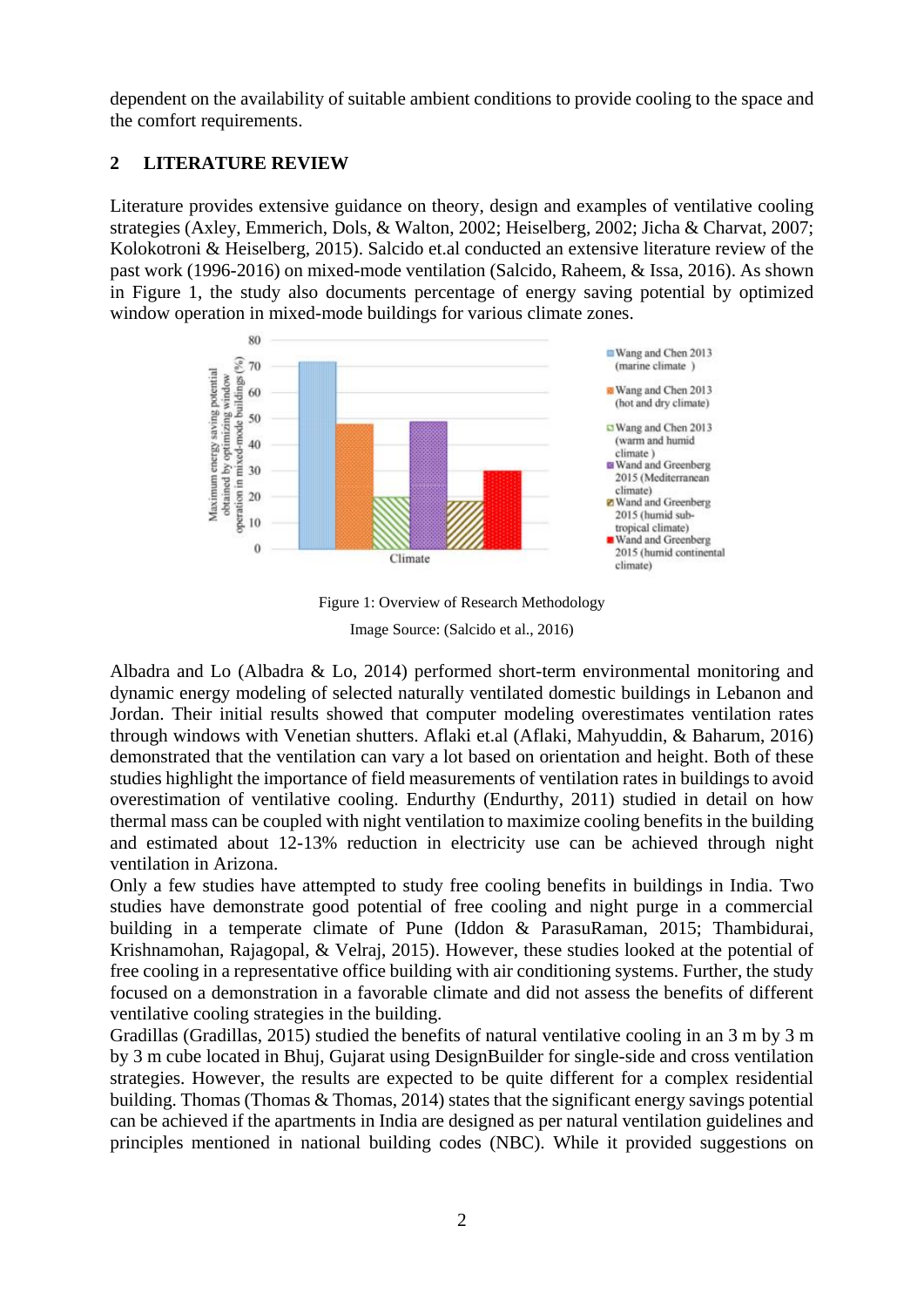possible natural ventilation strategies for a residential plan and suggested good potential of the same based on climate analysis, it has not simulated or calculated benefits of the approach. This paper attempts to study the effectiveness of ventilative cooling in Indian residences first using simulation tools. Further, the study conducts periodic field measurement for one month in an apartment to compare the results with the simulation models.

# **3 METHODOLOGY**

The approach of the study is to use the already available data of apartment typology in two climates of India, one which is considered favorable for ventilation (temperate) and one which is a harsh climate for ventilative cooling strategy (hot and dry). Simultaneously, conduct some actual measurement in hot and dry climate observe the difference to validate input assumptions for simulation models. Figure 2 shows the steps followed forsimulation as well as measurement study.



Figure 2: Overview of Research Methodology

# **3.1 Simulation Models**

To assess ventilative cooling potential in India, the study needs to first identify typical residential plans and constructions in India. Rawal and Shukla (Rawal & Shukla, 2014) selected five typical apartment layouts based on a survey of existing building plans and modeled them in DesignBuilder to estimate energy consumption of a typical residential apartment. They also surveyed eight hundred (800) residences in India to develop appropriate inputs on equipment penetration and simulation inputs. Hence, one bedroom, two bedroom, and three bedroom floor plans identified in the above study is used to model typical residential building in order to estimate benefits of ventilative cooling.

The study also highlight that the Indian residences are designed for zoned mixed mode where an air conditioning system is typically installed only in the bedrooms. Further, the airconditioning system in the bedroom operates in change-over mixed mode where the system runs only during extreme weather periods. Manu (Manu, Shukla, Rawal, Thomas, & Dear, 2016) developed adaptive comfort model suitable for mixed-mode buildings in India known as IMAC (India Model of Adaptive Comfort). This model is primarily developed for commercial building operated in mixed-mode operation. In the lack of a perfect comfort model for this residential study, the IMAC has been used for set points as it is developed for Indian context and is applicable for mixed-mode buildings. This comfort model has recently been integrated into the revised National Building Code. IMAC is used as comfort criteria for typical residences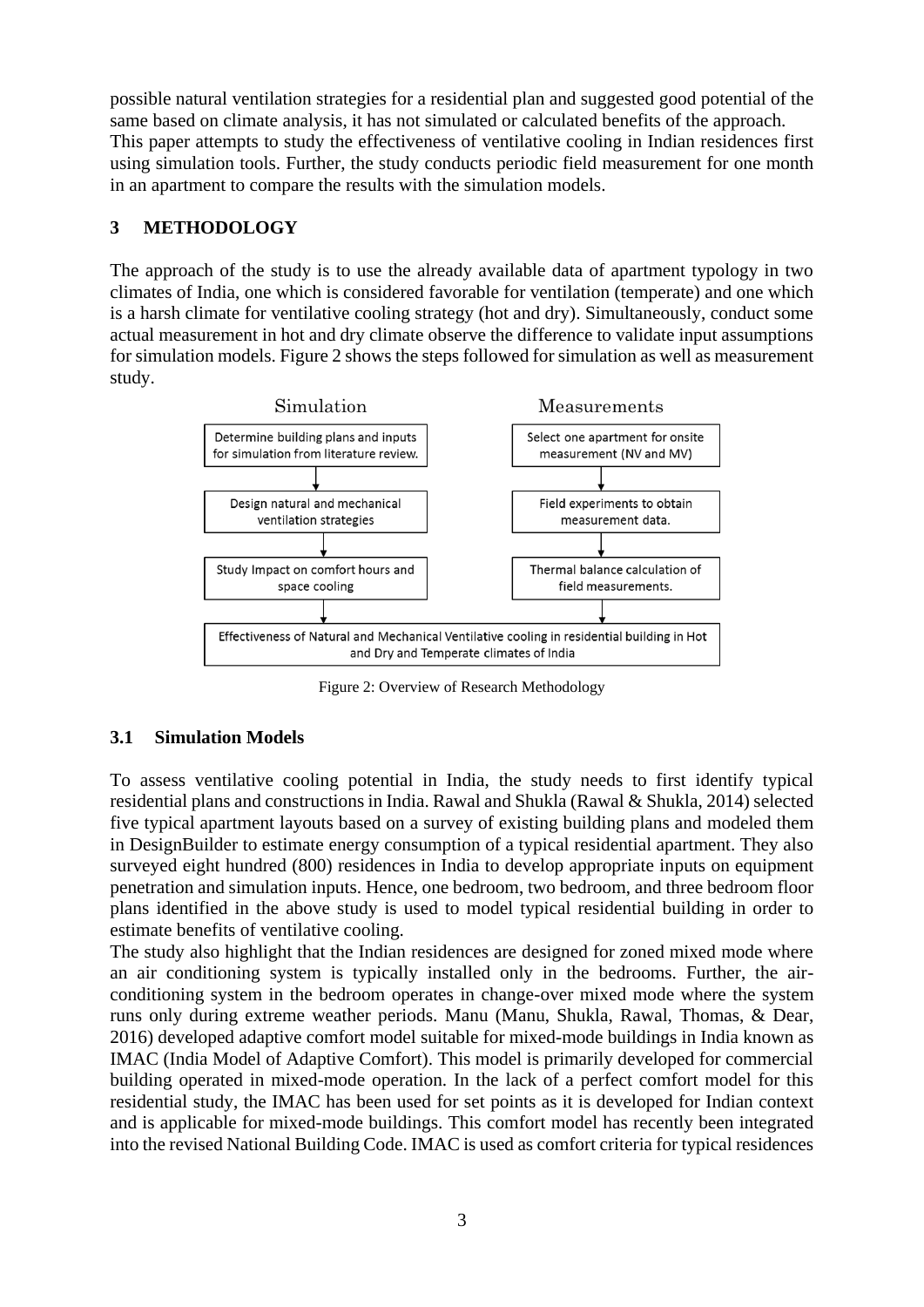in India to determine the number of uncomfortable hours and to use the set points to estimate the flow rate.

Table 1 provides key simulation inputs in simulation model. Ahmedabad location is selected under hot and dry climate and Bangalore is selected under the temperate climate.

| <b>Envelope Construction and Thermal Properties</b>              |                                                                                                                                |  |  |  |  |  |  |
|------------------------------------------------------------------|--------------------------------------------------------------------------------------------------------------------------------|--|--|--|--|--|--|
| Wall                                                             | $12 \text{mm}$ Outside Plaster + 230 mm brick wall + 12 mm Inside Plaster<br>U-Value - $1.722$ W/m <sup>2</sup> -K             |  |  |  |  |  |  |
| Roof                                                             | 10 mm Tiles $+$ 12mm Plaster $+$ 150 mm concrete roof $+$ 12mm Plaster<br>U-Value - $2.942$ W/m <sup>2</sup> -K                |  |  |  |  |  |  |
| Window                                                           | Single Glazing with Aluminium Frame<br>22% Window to Wall Ratio (as per plan)<br>U-Value - 5.8 W/m2-K, SHGC - 0.82, VLT $-0.8$ |  |  |  |  |  |  |
| Floor                                                            | 10 mm Tiles $+12$ mm Plaster $+150$ mm concrete roof $+12$ mm Plaster<br>U-Value - $2.942$ W/m <sup>2</sup> -K                 |  |  |  |  |  |  |
| Zone Area, Operation Schedule, Occupancy and Internal Heat Gains |                                                                                                                                |  |  |  |  |  |  |
| Bedroom                                                          | Operation: 10 pm to 7 am, Internal Gains (lighting $+$ equipment): 320 Watts,<br>Occupancy: 2 people, Area: $9.6 \text{ m}^2$  |  |  |  |  |  |  |
| Living Area<br>/ Kitchen /<br><b>Others</b>                      | Operation: 7 am to 10 am and 7 pm $-$ 10 pm, Internal Gains (lighting + equipment):<br>800 Watts, Occupancy: 2 people          |  |  |  |  |  |  |

Table 1: Key Simulation Inputs

The following natural and mechanical ventilative cooling strategies have been identified for evaluation in the simulation model (Figure 3):

- Natural ventilation Single-side one opening, Cross-ventilation (openings in opposite direction of the room), Single-sided two openings, one on top of the other (stack)
- Mechanical Ventilation -Fan assisted cross-ventilation (openings in opposite directions), Fan assisted single sided two openings at different heights (stack)



Figure 3: Sectional sketch of Ventilative Cooling Strategies

These ventilative cooling strategies are designed using sizing methods described in IEA-Annex 62 and are incorporated in the residential plans to assess the ventilative cooling benefits. The initial aim of the paper was to use Coolvent to estimate ventilative cooling benefits. However, Coolvent could not model the detailed plan of the residential buildings especially zoned mixedmode configurations. Hence, the typical residential apartments are modelled in DesignBuilder V4.5.1.178 (Designbuilder, 2017). This tool has a user-friendly interface with capability of whole-building energy simulation, load calculation and natural ventilation mode simulation.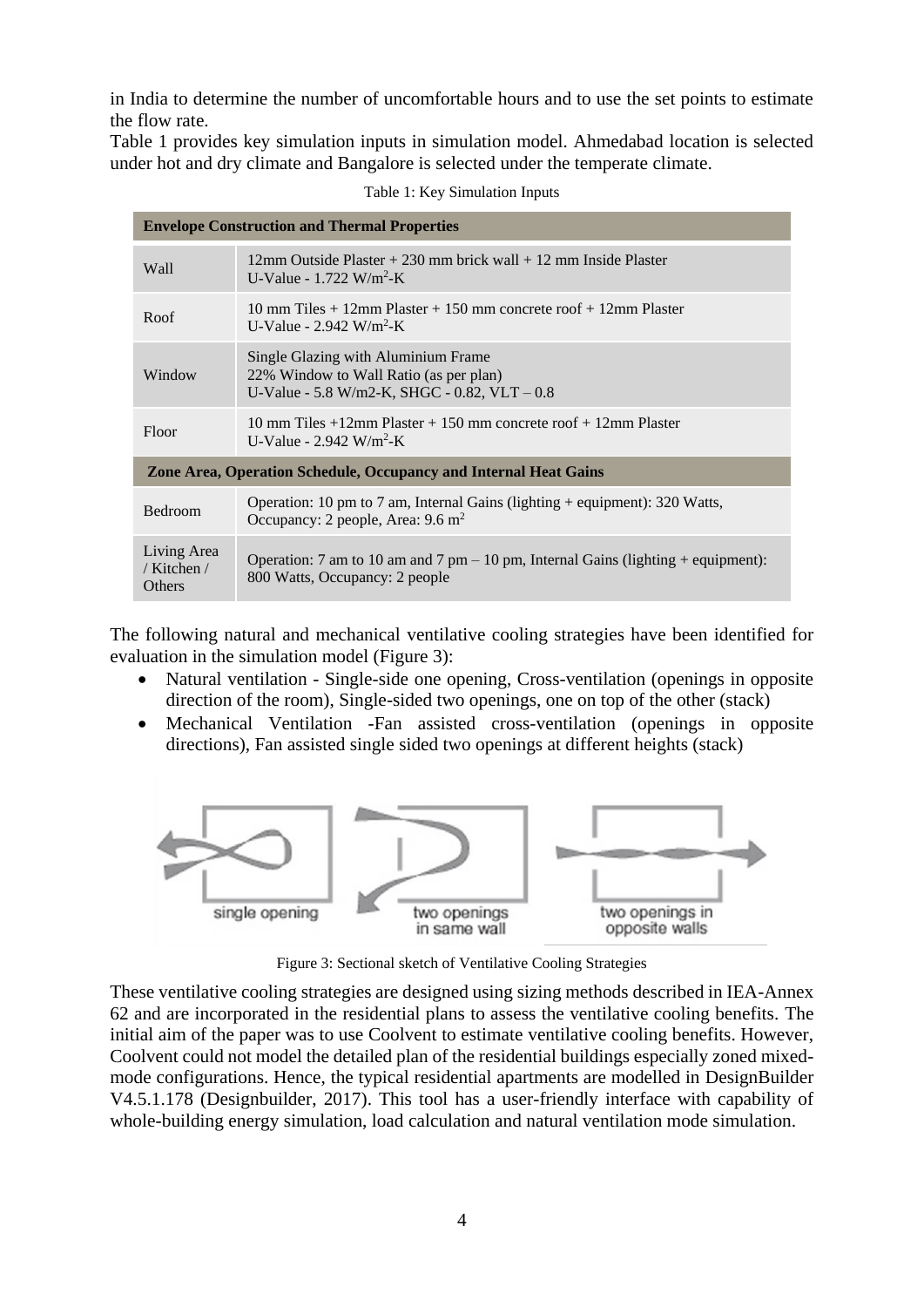#### **3.2 Field Measurements**

Past literature emphasized the importance of field measurement to avoid overestimation of ventilation rates. Hence, this research incorporates air changes per hour (ACH) as one of the important measurements during field measurements. The approach devised for field measurement was a variant of the continuous tracer gas injection method (Persily, 2016; Sherman, 1990). But here, the measured sublimation rate of dry ice was used as a tracer gas source for generating CO2 inside the room. The intention was to be able to measure the continuous ventilation rates to quantify the ACH for calculation of the measured ventilative cooling effect.

An unoccupied two-bedroom apartment was selected for field measurements on the first floor (one floor above ground floor level) of an apartment complex. One bedroom with windows on East and South direction was the focus for monitoring purpose and was set up with measurement instruments to measure the ventilation rates (as explained below). Figure 4 shows the layout of the field measurement equipment at the monitoring site. The red dots represent the location of surface temperature sensors. The black dot represents the location of CO2 logger. The blue dot represents the location of the air temperature and humidity logger. There is a ceiling fan situated in the centre of the room, which is operated at a low speed throughout the measurement period for proper mixing of the air inside the room.



Figure 4: Apartment layout of field measurement

During field measurements of ventilative cooling, an important parameter to monitor in building is ventilation rate. A block of dry ice of around 10 kg is placed in an insulated box on a precision electronic weighing scale in the centre of the room and allowed to slowly release carbon dioxide (CO2) in the space. More dry ice is added daily to keep continuous generation. The weighing scale is connected to a laptop placed at the site and is given command though a Python code to continuously log the weight of the dry ice at 5 minutes' intervals. Concurrently, to measure the CO2 concentration inside the space, a calibrated HOBO MX 1102 logger is used (Onset, 2017) to continuously measure and store CO2 levels in the space every 5 minutes. Once the CO2 source strength (mass of dry ice sublimated into gaseous CO2) and the well-mixed indoor CO2 concentration are measured, it is possible to calculate the air exchange rate using a mass balance model. The continuous ventilation rates are calculated for each measurement period using the mathematical expression for change in mass concentration of indoor CO2 (Traynor, Aceti, Apte, Smith, & Green, 1989).

The inside surface temperatures of the six surfaces (four walls, floor and ceiling) were measured using thermistors in a circuit made with the help of Arduino Uno board (Arduino, 2017). The temperature data were recorded continuously for every time step of 5 minutes as per the code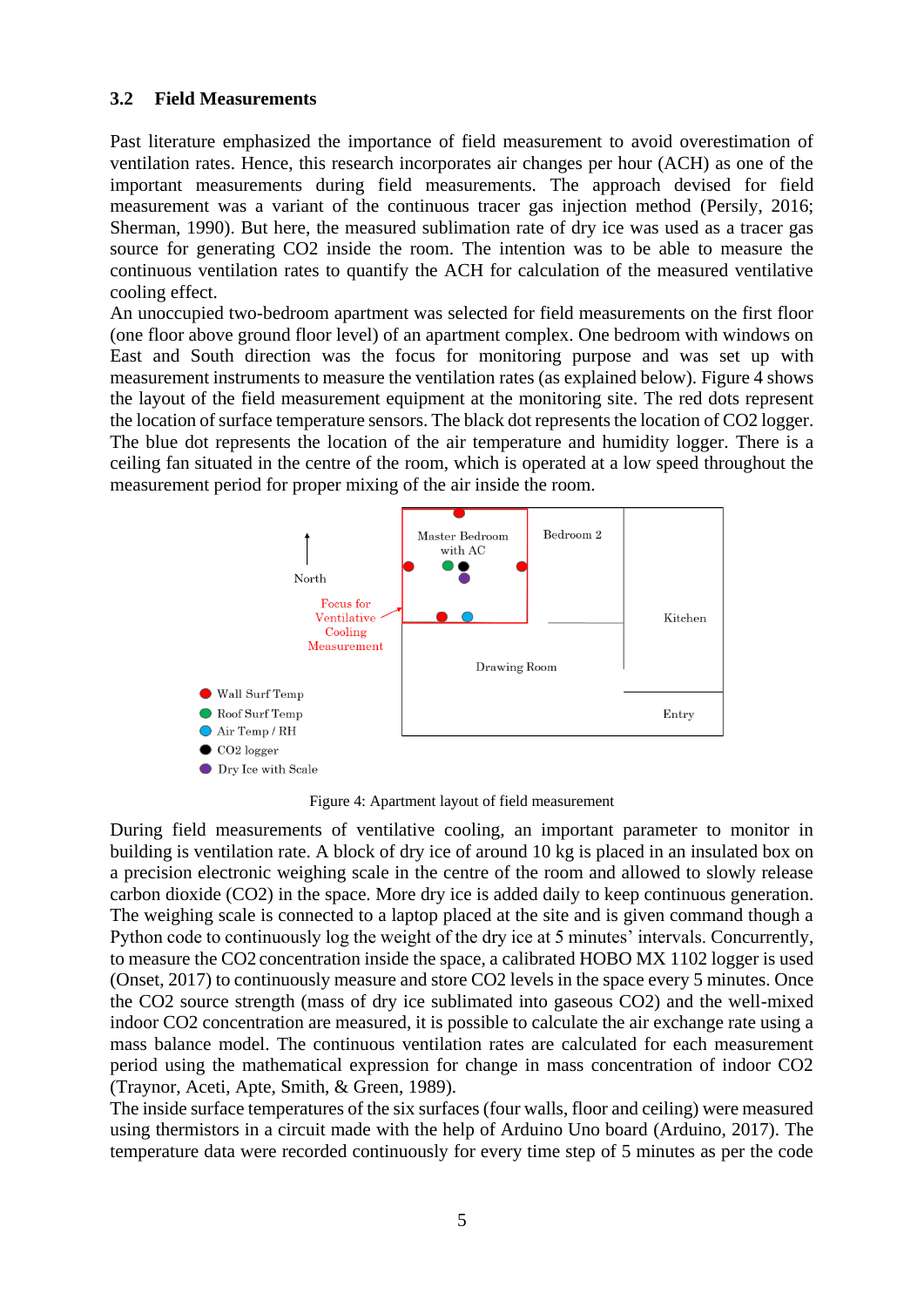uploaded in the board, and were stored in the memory card inserted in the Arduino circuit board. Outdoor weather data were obtained from online website (WorldWeatherOnline, 2017). Simplified room thermal balance is used to understand the effectiveness of ventilative cooling in the monitored space. This calculation provides the difference in the temperature achieved with taking into consideration all the components adding to or removing the heat from the space. The field measurements were carried out in an unoccupied apartment; hence occupant gain was nil. Lighting, and equipment details were noted down from onsite visits and the cooling loads caused by them are calculated using 2009 ASHRAE fundamentals (American Society of Heating, Refigerating, and Air Conditioning Engineers, 2009). Similarly, construction details of wall, roof, floor, and window were obtained for the measured apartment to calculate area, specific heat, and thermal conductivity of each envelope components.

## **4 RESULTS AND DISCUSSIONS**

#### **4.1 Simulation Results**

The simulation results generated from the Design Builder software for the apartment models created for the study are compared using two metrics – uncomfortable hours and reduction in thermal cooling needs of the space. The simulation results are compared using the operation model described in Figure 5.



Figure 5: Parameters to quantify cooling benefits for various modes

As seen in Table 2, natural (NV) and mechanical ventilation (MV) can reduce annual uncomfortable hours by 10-12% and 21-40%, respectively, as compared to free-running mode.

Table 2: Percentage Reduction in Annual Comfortable Hours

|                                            |      | Ahmedabad |      | <b>Bangalore</b> |      |      |  |
|--------------------------------------------|------|-----------|------|------------------|------|------|--|
| % Reduction in annual discomfort Hours     | 1BHK | 2BHK      | 3BHK | 1BHK             | 2BHK | 3BHK |  |
| <b>Free Running</b>                        | 0%   | 0%        | 0%   | 0%               | 0%   | 0%   |  |
| NV - Single Sided (One Opening)            | 5%   | 5%        | 6%   | 7%               | 7%   | 8%   |  |
| NV - Cross Ventilation                     | 14%  | 16%       | 13%  | 26%              | 11%  | 37%  |  |
| NV - Single Sided (Two Openings- Stack)    | 12%  | 13%       | 10%  | 19%              | 8%   | 24%  |  |
| <b>MV</b> - Fan Assisted Cross Ventilation | 19%  | 21%       | 19%  | 27%              | 17%  | 35%  |  |
| MV - Single Sided (Two Openings- Stack)    | 21%  | 23%       | 22%  | 28%              | 22%  | 43%  |  |

The ventilative cooling benefits are 2-10% higher in temperate climate as compared with hot and dry climate. The ventilative cooling benefits are slightly higher (3-5%) for cross-ventilation as compared to the single-sided ventilation.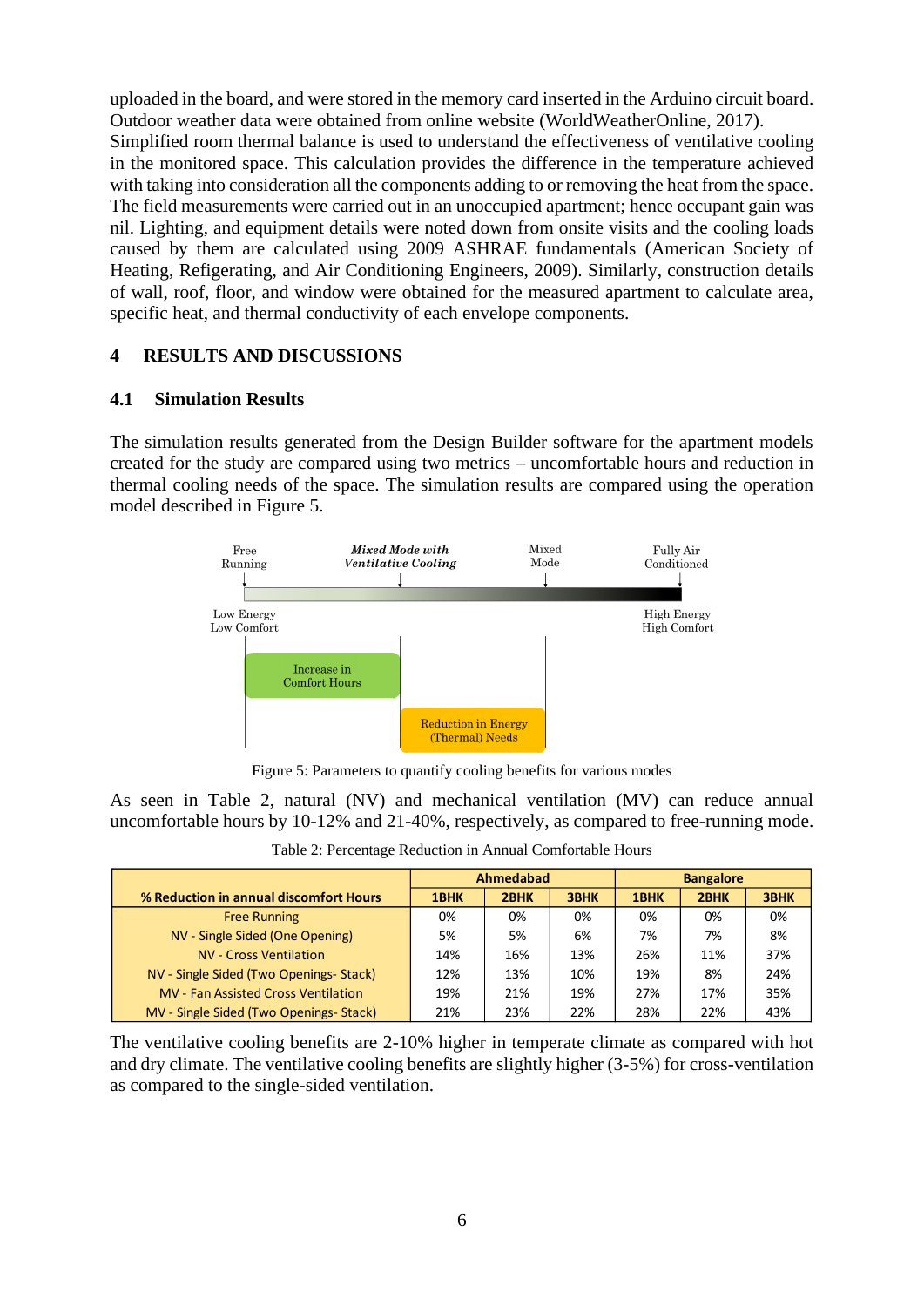|                                            |      | Ahmedabad |      | <b>Bangalore</b> |      |      |  |
|--------------------------------------------|------|-----------|------|------------------|------|------|--|
| % Reduction in Thermal Cooling (kWh)       | 1BHK | 2BHK      | 3BHK | 1BHK             | 2BHK | 3BHK |  |
| MM (No Ventilative Cooling)                | 0%   | 0%        | 0%   | 0%               | 0%   | 0%   |  |
| NV - Single Sided (One Opening)            | 5%   | 4%        | 4%   | 7%               | 3%   | 5%   |  |
| <b>NV - Cross Ventilation</b>              | 12%  | 12%       | 9%   | 14%              | 13%  | 12%  |  |
| NV - Single Sided (Two Openings-Stack)     | 8%   | 9%        | 7%   | 13%              | 14%  | 10%  |  |
| <b>MV</b> - Fan Assisted Cross Ventilation | 29%  | 30%       | 27%  | 30%              | 27%  | 24%  |  |
| MV - Single Sided (Two Openings- Stack)    | 31%  | 34%       | 30%  | 33%              | 31%  | 28%  |  |

Table 3: Percentage Reduction in Annual Thermal Cooling (kWh)

#### **4.2 Field Measurement Results**

The measurements were done for a period of 30 days in the month of March and April. Data were recorded for three modes; free running, natural ventilation, and mechanical (fan-assisted) ventilation in random order during the course of measurement period. As explained in the methodology section, dry ice weight and  $_{\rm CO2}$  level are continuously measured in the room during field measurements. As an example, Figure 6 shows measured dry ice weight and CO2 measurements for  $25<sup>th</sup> - 26<sup>th</sup>$  March. Each dot in the figure shows measured value at every fiveminute sampling interval. The total measurement period shown in the figure is approximately 11 hours (129 measurements at every five-minute intervals). As seen in the figure,  $CO<sub>2</sub>$  level (ppm) in the space increased from 480 to 2100 ppm. During the same period, dry ice weight reduced by 500 grams (from 6.4 to 5.9 Kilograms) during the measurements period. The dry ice weight in the graph also shows inherent noises due to scale accuracy and limitations of the manual measurement approach. Hence, to filter the noises and to find a mean dry weight for the measurements period for further calculations, the measurements were fit with exponential curve fit. Very good fit was obtained ( $R^2 > 0.95$ ) with exponential curve indicating the average weight change on scale are captured appropriately with exponential curve fit.



Figure 6: Measured  $CO<sub>2</sub>$ , dry ice weight

ACH values were calculated from the data collected for CO2 ppm and dry ice weight. Figure 7 shows the summary of the entire measurement period of the ventilation rates observed in different modes of window operation. As can be seen Figure 7, the closed window mode or the free running mode where there is no natural ventilation happening, the air change as a result of infiltration shows the values of 0 to 2 ACH with the average value of 1 ACH. In the natural ventilation mode when the windows are open from morning to evening, the ACH values varies between 2.5 to 25 ACH and the average value is observed to be 5 to 7 ACH.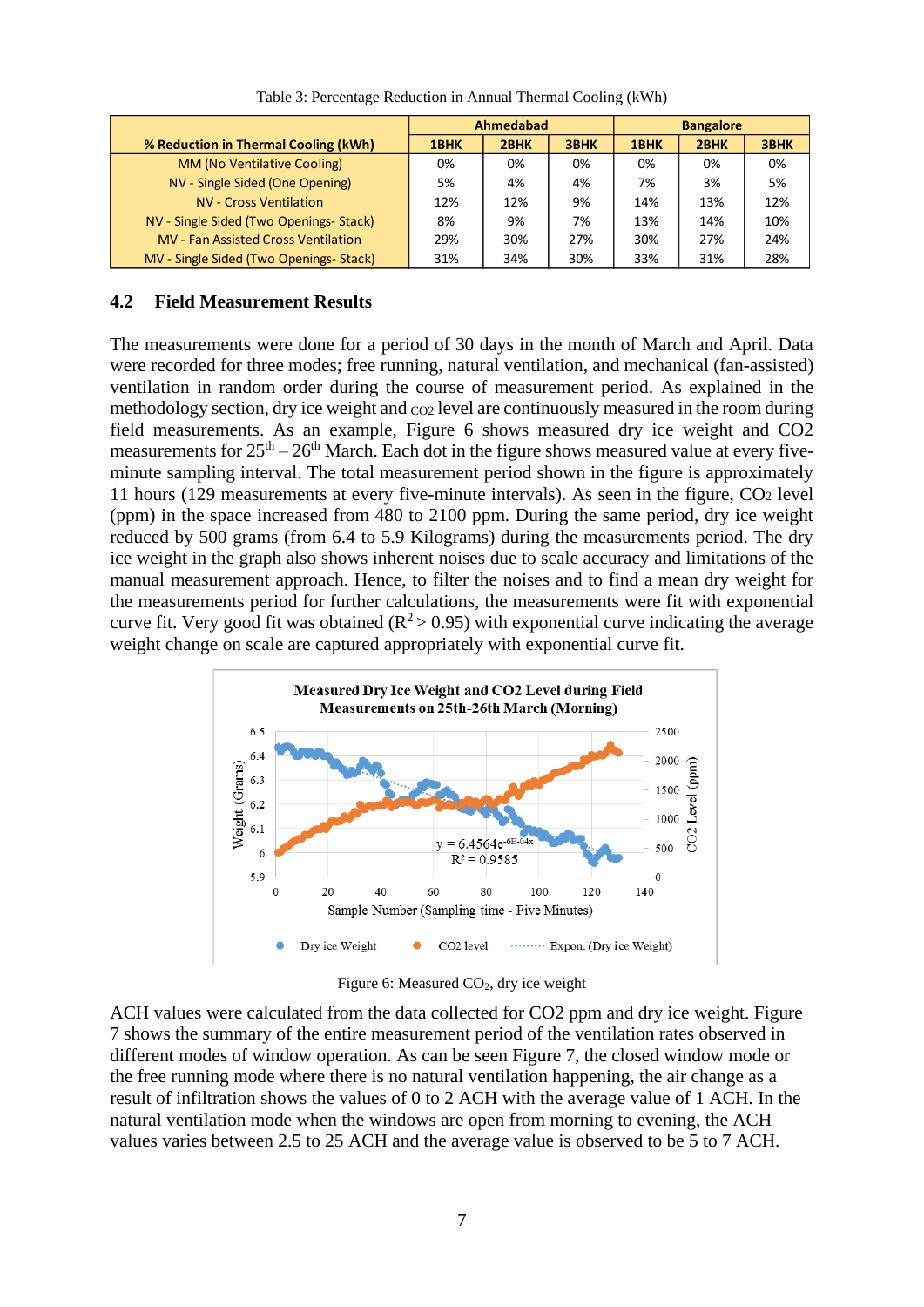

Figure 7: Summary of ACH in Different Window Operation Mode

For the fan-assisted mode, where a fan is kept on inside of the open window, the ACH values vary between 3 ACH to 40 ACH sometimes with an average value observed to be around 6-10 ACH. Once ACH is calculated, mass balance using air flow and temperature difference of indoor air and outdoor is used to calculate heat gain (heating) or heat loss (cooling) through ventilation.

| Date     | <b>Minutes</b> | Count | <b>Cooling Needs (Watts)</b> |              |        |                | <b>%Ventilative Cooling</b><br><b>Ventilative Cooling (Watts)</b><br><b>Possible</b> |          | <b>Operation Mode</b> |            |         |                      |  |
|----------|----------------|-------|------------------------------|--------------|--------|----------------|--------------------------------------------------------------------------------------|----------|-----------------------|------------|---------|----------------------|--|
|          |                |       | <b>Average</b>               | <b>Max</b>   | Min    | <b>Average</b> | <b>Max</b>                                                                           | Min      | <b>Average</b>        | <b>Max</b> | Min     |                      |  |
| 22nd Mar | 85             | 17    | 101                          | 158          | 69     | $-9$           | 6                                                                                    | $-50$    | 10%                   | 71%        | $-9%$   | <b>Closed Window</b> |  |
| 23rd mar | 270            | 54    | 221                          | 342          | 144    | 17             | 64                                                                                   | $-10$    | $-7%$                 | 7%         | $-19%$  | <b>Closed Window</b> |  |
| 25th Mar | 725            | 145   | 366                          | 472          | 134    | 51             | 291                                                                                  | $-125$   | $-13%$                | 30%        | $-72%$  | <b>Closed Window</b> |  |
| 26th Mar | 1370           | 274   | 271                          | 534          | 32     | 220            | 2924                                                                                 | $-95$    | $-51%$                | 100%       | $-100%$ | <b>Closed Window</b> |  |
| 28th Mar | 130            | 26    | $-85$                        | $\mathbf{0}$ | $-131$ | 2              | 10                                                                                   | $-9$     | 4%                    | 23%        | $-7%$   | <b>Closed Window</b> |  |
| 29th Mar | 745            | 149   | $-4$                         | 310          | $-212$ | $-3$           | 143                                                                                  | $-84$    | $-37%$                | 100%       | $-100%$ | <b>Closed Window</b> |  |
| 2nd Apr  | 830            | 166   | 396                          | 483          | 185    | 65             | 471                                                                                  | $-43$    | $-16%$                | 9%         | $-100%$ | Closed Window        |  |
| 17th Apr | 1440           | 288   | 361                          | 582          | 113    | $-24$          | 459                                                                                  | $-785$   | 10%                   | 100%       | $-96%$  | <b>Closed Window</b> |  |
| 24th Mar | 115            | 23    | 112                          | 139          | 77     | $-125$         | $-8$                                                                                 | $-405$   | 100%                  | 100%       | 6%      | Open Window          |  |
| 26th Mar | 1370           | 274   | 271                          | 534          | 32     | 220            | 2924                                                                                 | $-95$    | $-51%$                | 100%       | $-100%$ | Open Window          |  |
| 27th Mar | 370            | 74    | 157                          | 245          | 75     | 78             | 5728                                                                                 | $-1090$  | 21%                   | 100%       | $-100%$ | Open Window          |  |
| 3rd Apr  | 1415           | 283   | 283                          | 503          | 35     | $-18$          | 519                                                                                  | $-474$   | 22%                   | 100%       | $-100%$ | Open Window          |  |
| 4th Apr  | 1410           | 282   | 283                          | 442          | 91     | 4988           | 97801                                                                                | $-315$   | $-100%$               | 100%       | $-100%$ | Open Window          |  |
| 7th Apr  | 145            | 29    | 152                          | 180          | 117    | $-22$          | 75                                                                                   | $-152$   | 18%                   | 100%       | $-45%$  | <b>Open Window</b>   |  |
| 8th Apr  | 1440           | 288   | 268                          | 450          | 38     | 367            | 3294                                                                                 | $-432$   | $-37%$                | 100%       | $-100%$ | Open Window          |  |
| 9th Apr  | 835            | 167   | 240                          | 573          | 41     | 121            | 2183                                                                                 | $-550$   | 76%                   | 100%       | $-100%$ | Open Window          |  |
| 20th Apr | 55             | 207   | 239                          | 495          | 9      | 582            | 13649                                                                                | $-29542$ | 100%                  | 100%       | $-100%$ | Open Window          |  |
| 12th Apr | 130            | 26    | 113                          | 213          | 38     | 159            | 854                                                                                  | $-53$    | $-100%$               | 38%        | $-100%$ | Open Window and Fan  |  |
| 13th Apr | 1420           | 284   | $-1$                         | 131          | $-140$ | 721            | 52599                                                                                | $-2663$  | $-100%$               | 100%       | $-100%$ | Open Window and Fan  |  |
| 14th Apr | 885            | 177   | $-24$                        | 161          | $-219$ | 1731           | 56475                                                                                | $-712$   | $-100%$               | 100%       | $-100%$ | Open Window and Fan  |  |
| 15th Apr | 655            | 131   | 513                          | 610          | 278    | $-1142$        | 29047                                                                                | $-33529$ | 100%                  | 100%       | $-100%$ | Open Window and Fan  |  |
| 16th Apr | 1430           | 286   | 341                          | 570          | 34     | 63             | 6103                                                                                 | $-2081$  | 100%                  | 100%       | $-100%$ | Open Window and Fan  |  |
| 17th Apr | 1440           | 288   | 361                          | 582          | 113    | $-24$          | 459                                                                                  | $-785$   | 10%                   | 100%       | $-96%$  | Open Window and Fan  |  |
| 18th Apr | 145            | 29    | 216                          | 317          | 147    | 70             | 3586                                                                                 | $-2174$  | $-22%$                | 100%       | $-100%$ | Open Window and Fan  |  |
| 19th Apr | 1440           | 288   | 235                          | 449          | $-5$   | 295            | 4238                                                                                 | $-1195$  | 100%                  | 100%       | $-100%$ | Open Window and Fan  |  |
| 20th Apr | 1035           | 207   | 239                          | 495          | 9      | 582            | 13649                                                                                | $-29542$ | 100%                  | 100%       | $-100%$ | Open Window and Fan  |  |

Table 4: Summary of Ventilative Cooling during Field Measurements

Table 4 shows the calculated amount of cooling load (watts) requirement for the monitoring space through heat balance equation. It also shows the ventilative cooling contribution in watts and percentage as average, maximum and minimum value for each day of measurement. Further, using the inside surface temperature and air temperature measurements, a simplified room thermal balance is used to understand the effectiveness of ventilative cooling in the monitored space. The cooling ventilative cooling benefits are classified in 0-25%, 25-50%, 50- 75%, >75% benefits throughout the measurement periods. Since the window is at one position, negative benefits are also achieved when outdoor conditions are not favourable. Table 5 provide summary of ventilative cooling benefits during the field measurements.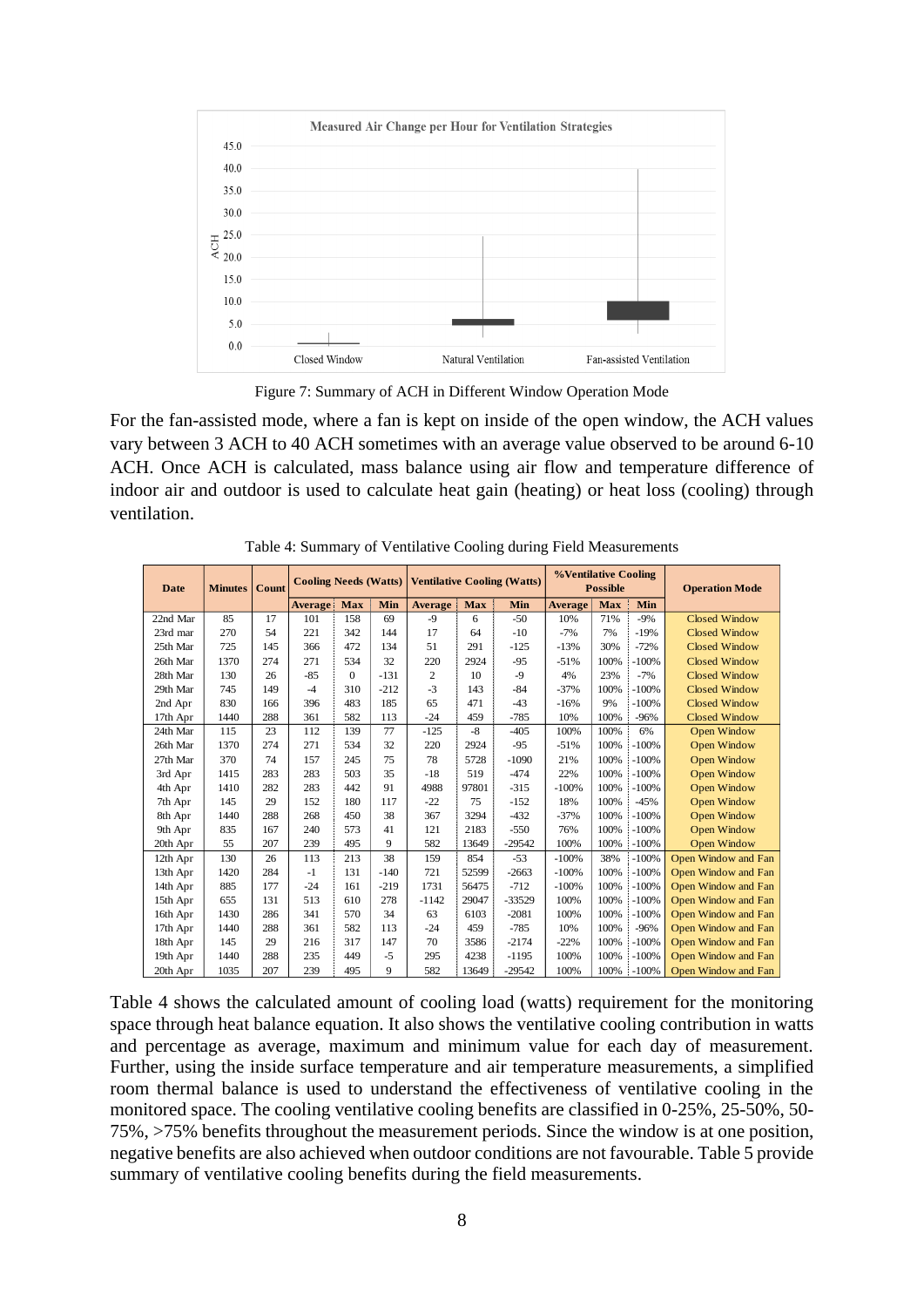|                                                                      |              | <b>Closed Window</b>        |              | <b>Natural Ventilation</b>  | <b>Fan Assisted Ventilation</b> |                             |  |  |
|----------------------------------------------------------------------|--------------|-----------------------------|--------------|-----------------------------|---------------------------------|-----------------------------|--|--|
|                                                                      | <b>Hours</b> | % Monitored<br><b>Hours</b> | <b>Hours</b> | % Monitored<br><b>Hours</b> | <b>Hours</b>                    | % Monitored<br><b>Hours</b> |  |  |
| Not Measured                                                         | 395          |                             | 320          |                             | 293                             |                             |  |  |
| 0-25% Cooling Benefit                                                | 70           | 19%                         | 60           | 11%                         | 44                              | 8%                          |  |  |
| 25-50% Cooling Benefit                                               | 24<br>6%     |                             | 39           | 7%                          | 22                              | 4%                          |  |  |
| 50-75% Cooling Benefit                                               | 12           | 3%                          | 16           | 3%                          | 12                              | 2%                          |  |  |
| >75% Cooling Benefit                                                 | 3            | 1%                          | 117          | 22%                         | 128                             | 22%                         |  |  |
| <b>Negative Benefits</b>                                             | 264          | 71%                         | 312          | 57%                         | 365                             | 64%                         |  |  |
| <b>Total Hours</b>                                                   |              | 768                         |              | 864                         | 864                             |                             |  |  |
| <b>Outdoor Air Temperature (deg C) - Only during Monitored Hours</b> |              |                             |              |                             |                                 |                             |  |  |
| <b>Max</b>                                                           | 43           |                             |              | 44                          | 45                              |                             |  |  |
| <b>Min</b>                                                           | 27           |                             |              | 25                          | 28                              |                             |  |  |
| Average                                                              | 35.7         |                             |              | 34.8                        | 36.8                            |                             |  |  |
| <b>Standard Deviation</b>                                            |              | 0.5                         |              | 0.52                        | 0.55                            |                             |  |  |

Table 5: Measured Ventilative Cooling Benefits

The period where ventilative cooling can meet more than 75% of space cooling needs increases from 1% in closed window (infiltration only) to 22% in natural and mechanical ventilation modes. Outdoor conditions during the monitoring period is similar between the three operation modes with slightly higher outdoor temperature during open mechanical (fan-assisted) ventilation modes. Natural and mechanical ventilation strategies performed very similar during the monitoring period.

# **5 CONCLUSIONS**

The simulation results demonstrate good potential for natural and mechanical ventilation strategies to be effective for apartment residences in India. Adding ventilating cooling using natural ventilation in a typical residential apartment provides 5-43% increase in comfortable hours for two climate zones of India as compared with free running building. Ventilative cooling with mechanical ventilation provides significant comfort benefits (14-25% as compared to ventilative cooling with natural ventilation) and is beneficial to incorporate in residential apartment buildings. When compared to mixed mode buildings with no ventilative cooling, ventilative cooling can reduce thermal load of the apartment by 4-14% and 24-34%. While ventilative cooling is more effective in temperate climate, significant benefits can be achieved even in hot and dry climate of India during night periods. A novel method to continuously measure ventilation rate is developed for affordable yet accurate measurements. The measurements are performed for one month in a bedroom of apartment building where air change per hour and ventilative cooling benefits are calculated for one bedroom. The finding indicates significant savings benefits for natural and mechanical ventilation. Unlike simulation, the benefits measured in field indicated similar benefits between natural and mechanical ventilation. This could be due to slightly worse outdoor conditions during mechanical ventilation measurements or due to underestimation / overestimation of natural and mechanical ventilation savings in simulation models.

#### **6 REFERENCES**

- Aflaki, A., Mahyuddin, N., & Baharum, M. R. (2016). The influence of single-sided ventilation towards the indoor thermal performance of high-rise residential building: A field study. *Energy and Buildings*, *126*, 146–158. http://doi.org/http://dx.doi.org/10.1016/j.enbuild.2016.05.017
- Albadra, D., & Lo, S. (2014). The Potential for Natural Ventilation as a viable Passive Cooling Strategy in Hot Developing Countries. *PLEA 2014 - 30th INTERNATIONAL PLEA CONFERENCE*, (December), 1–10.
- American Society of Heating, Refigerating, and Air Conditioning Engineers, I. (2009). *2009*